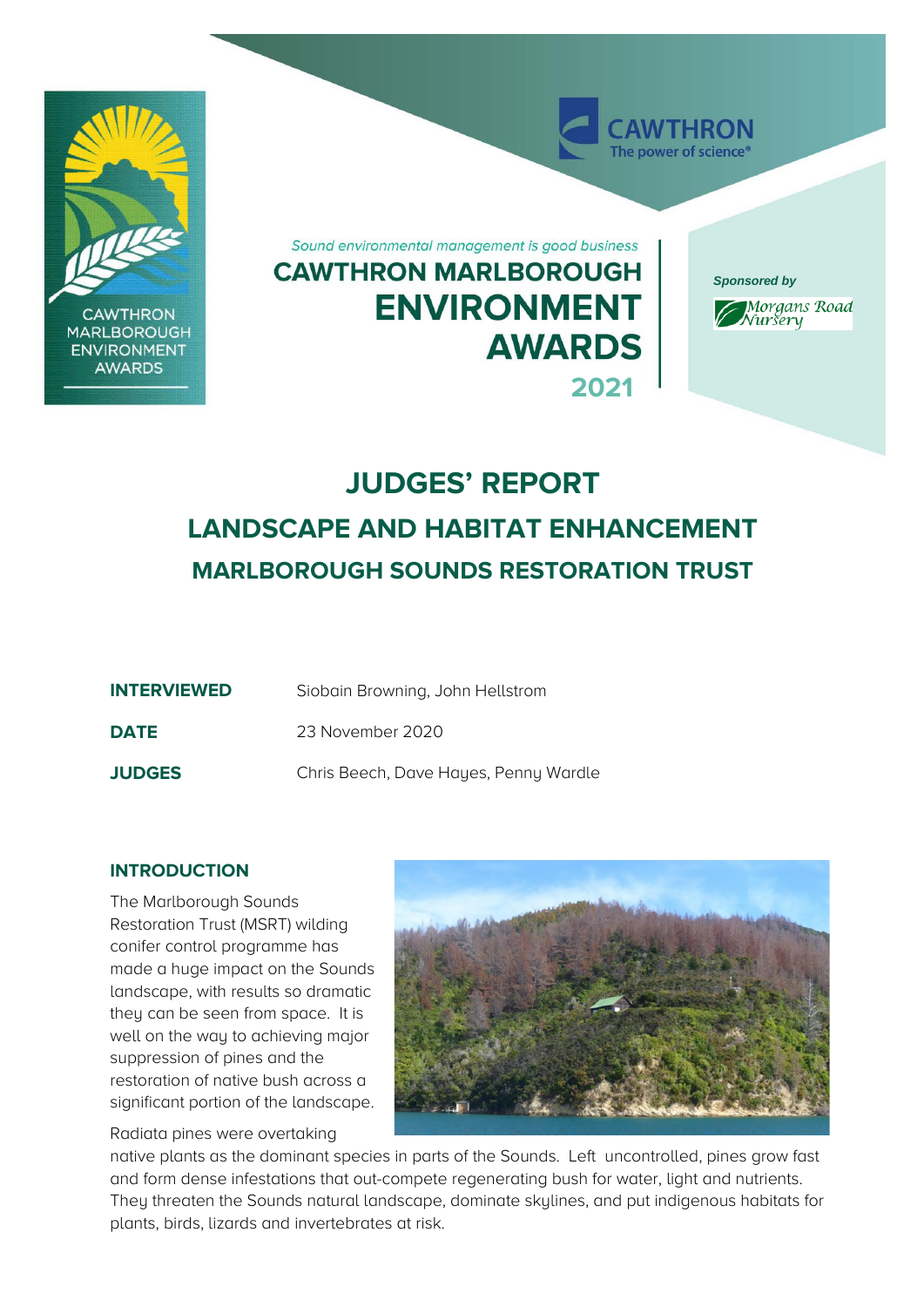The Trust uses various techniques for killing wilding pines, depending on the tree age and location.

Success has given the Trust high credibility, attracting ongoing support from Marlborough Sounds landowners, sponsorship, and in-kind help as well as new benefactors.

This innovative and aspirational project was ahead of its time in identifying the threat of wilding pines to indigenous biodiversity and attracting sponsorship to carry out landscape-scale control. Its ongoing success has inspired the development of other wilding control Trusts, especially in the South Island high country.

In 2020 MSRT diversified into animal pest control. This pilot project is part of the Trust's overall goal of restoring and protecting the natural environment of the Sounds.

## **GENERAL INFORMATION**

Volunteers formed the MSRT in 2003. Five years later on-the-ground control began, mostly of Pinus radiata and also P. pinaster and muricata, on public and private land in inner Queen Charlotte Sound. Efforts have since extended into outer Queen Charlotte Sound, Keneperu Sound, outer Pelorus Sound and D'Urville Island.

Pines are controlled mostly by drilling and injecting with metsulfuron herbicide which causes the trees and cones to die, slowly break down and eventually collapse.

Small trees and seedlings are hand-pulled or sawed. Spot wand-spraying by helicopter is used on hard-to reach trees. There have been good results from aerial boom-spraying large areas including an abandoned woodlot. This was treated only after the owners removed invasive old man's beard and passionfruit vines on the boundaries to prevent a further threat to native regeneration.

MSRT acts as a hub to facilitate the funding and management of the wilding pine and pest control, with almost all work carried out by three professional contracting companies plus a few trusted volunteers. This guarantees professionalism and ensures the work is undertaken safely by trained and experienced operators.

The Trust takes a strategic and staged approach to wilding control, focusing first on areas with the greatest return on efforts. Inaccessible pines are sometimes left in place on the assumption their seedlings will be suppressed as native forest grows.

Five trustees are responsible for governance. Andrew Macalister manages control operations and Siobain Browning is project coordinator, her knowledge of pest control enabling the recent expansion into a pilot trapping programme.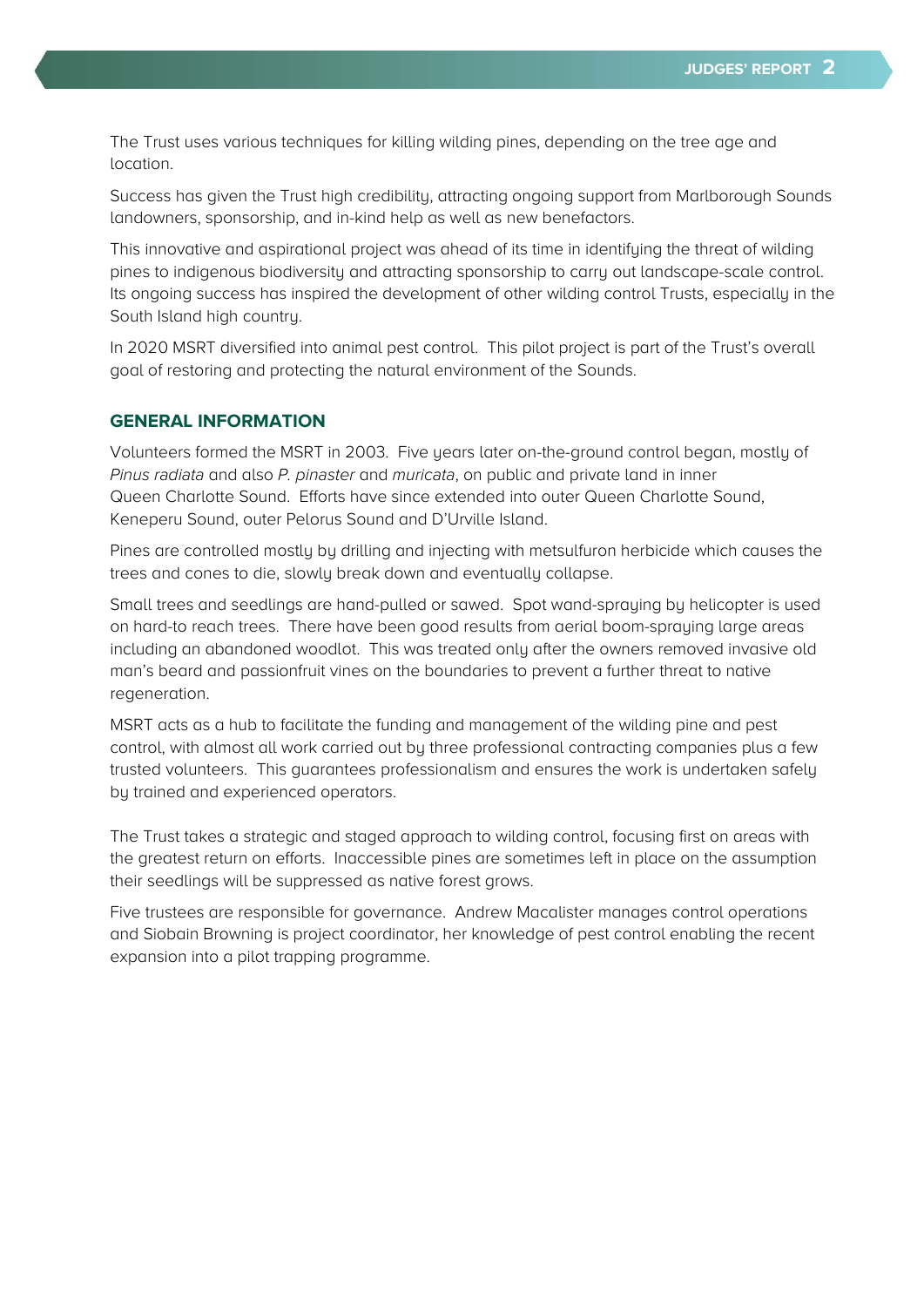A key to the Trust's success has been engaging with local residents to raise funds and in-kind support such as providing accommodation for the work crews. For example, in 2018 residents of Maraetai Bay, Tory Channel, requested help with controlling wilding pines. They have since formed a Wilding Pine Club, contributing \$20,000 a year towards the project over three years. The Rata Foundation provided two-thirds of funding.

In 2020 the Trust diversified into pest control, installing rat, possum and stoat traps on Double Cove peninsula. Sixty



bach owners are funding this pilot project aimed at creating a wildlife sanctuary across the 160 ha headland. The Nelson Marlborough Institute of Technology has offered trainee Department of Conservation (DoC) rangers as volunteers.

MSRT also advises landowners and residents' groups wanting to control wilding pines outside Trust-targeted areas. Information is posted on the Trust's website.

## **THE JUDGES WERE IMPRESSED BY**

Planning and efficiency: the Marlborough Sounds is divided into 14 management sectors, each with its own plan. Work is under way in six sectors, prioritised on criteria including landscape values, biodiversity, feasibility, reinvasion risk and community buy-in. There is quarterly reporting of results in each sector where work is being done.

Leading by example: Communities and landowners are following the example of the MSRT, doing their own wilding pine control as they adopt the Trust's objectives and techniques.

Use of technology: A GPS location is recorded for every tree treated and this is overlaid into satellite photos. Track logs are kept of contractors as they work which allows the project manager to see whether work has been completed. Pest trapping data is recorded on TrapNZ.

Good reputation: MSRT has a strong track record which leads to high credibility and trust from the community and key organisations. For example, when the Double Cove trapping programme was launched, there was 95% community buy-in.

Visual evidence: The expanses of dead and dying pine trees in the Sounds is clear evidence of the success of MSRT. The difference between areas where wildings have been controlled and where they haven't is the Trust's best marketing.

Public profile: The work of the MSRT regularly features in the media, the Facebook page is kept updated, and the website provides detailed information. A brochure with simple, timeless information is available to passengers on the InterIslander, explaining why they see dead pines as they sail through the Sounds.

## **PROBLEMS AND HOW THEY HAVE BEEN TACKLED**

• 5% of the cost of wilding control is required for maintenance which involves returning to the site to deal with wilding seedlings for at least 10 years. These trees grew from seed that dropped before the trees were poisoned and take time to grow to visible height. About half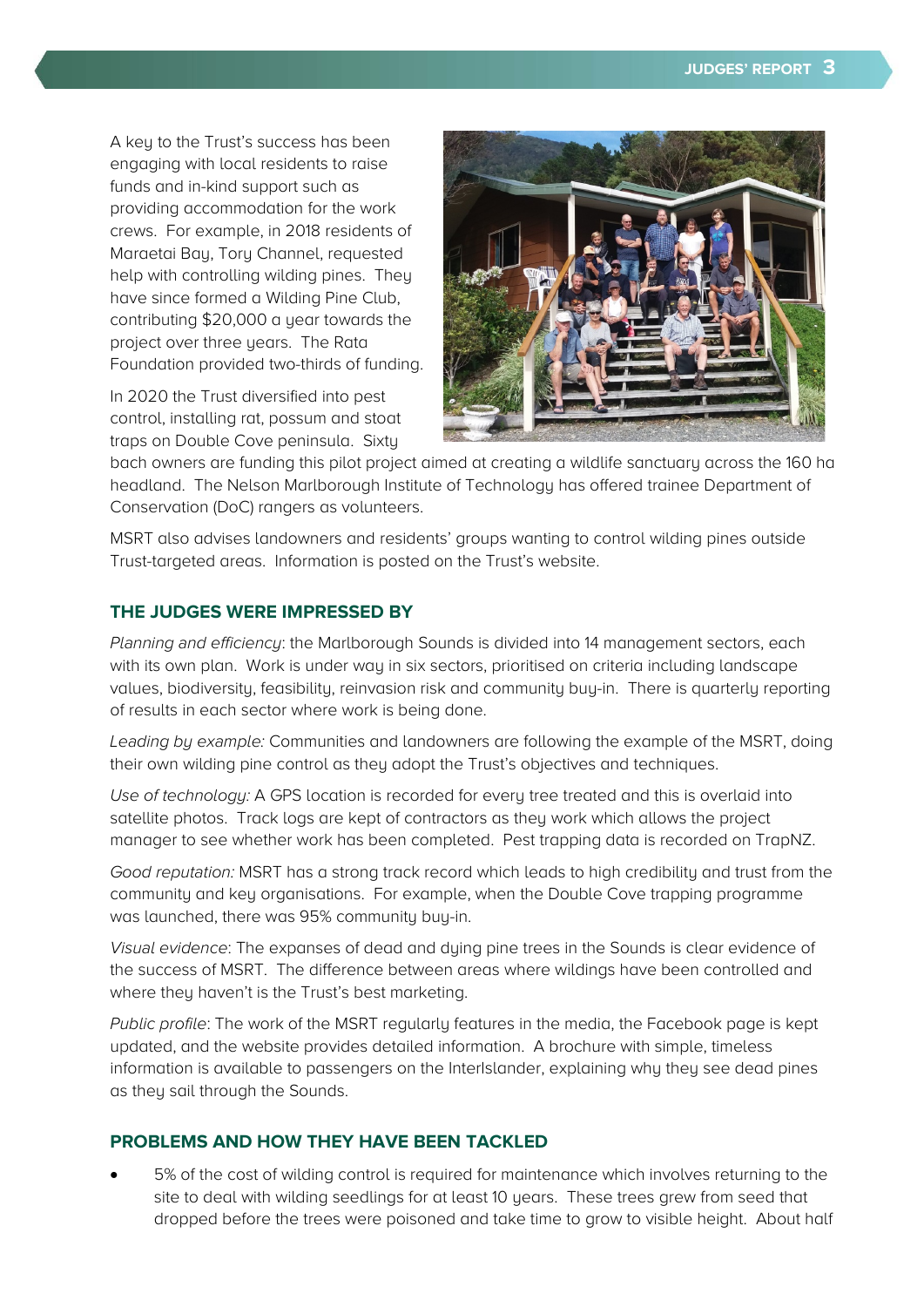the required follow-ups have been done but repeat visits will be needed. The Trust may eventually require landowners to do this themselves as it is much easier than initial control.

- Non-pine weed trees are also considered for control, depending on the environmental threat posed. The Trust has controlled willow-leaved hakea, a fire-resistant Australian native which is invading ultramafic areas of Rangitoto ki te Tonga/D'Urville Island. The Trust also gave the Waikawa Ratepayers and Residents Association advice and support to kill large wattles.
- Harvesting plantations and woodlots is uneconomic in parts of the Sounds but landowners sometimes want them gone. The Trust considers requests to remove trees, sometimes aerial boom-spraying large areas where there are no other invasive weeds which would prevent native regeneration.
- There was early resistance to wilding control due to use of poisons. Transformation of the landscape has brought people on board with some now doing their own control in areas outside targeted zones, with Trust support. Landowners who initially refused access are now requesting that wildings be removed.
- Landowners don't always use recommended methods (e.g. felling mature pines instead of drilling with herbicide, which increases the likelihood of spread by creating light gaps where seedlings grow; felling under power-poles which is an unsafe practice; and killing trees too close to the water's edge). To promote safe and effective removal, MSRT provides "how to" resources on its website.
- Metsulfuron herbicide which the Trust buys at a reduced price is given away to people doing wilding control. Drills and drill-bits are also loaned out.
- DoC manages about 50% of the Marlborough Sounds area. Along with the Marlborough District Council, DoC is an ex-officio member of the Trust and provides annual community funding and in-kind support such as boat transport for crews. Where harvesting is viable, pines on Public Conservation Land (usually overplanting from 25 years ago) are



removed when neighbours harvest. This has provided some funding for the ongoing management of the sites and to address other wilding infestations.

- The Trust pioneered wilding pine control in Marlborough but several similar projects now compete for attention, funding and labour.
- The aim is to have one-third community funding. A Givealittle page attracts regular donations and local businesses provide support, often in-kind. In September Government announced Covid-19 related funding for MSRT, about \$350,000 in year one and \$150,000 in years two and three.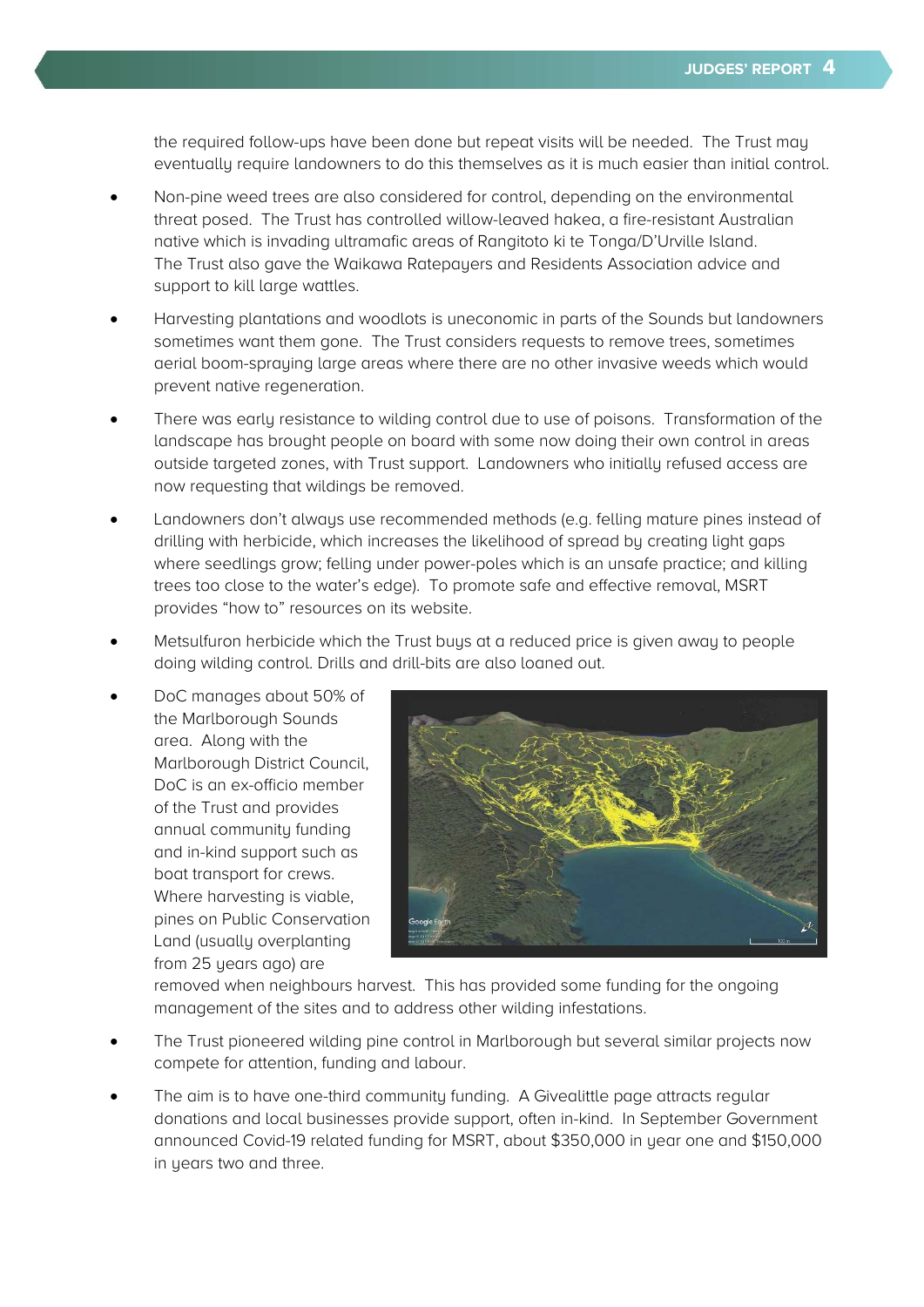- Spending funding can itself be a challenge as it takes time to develop projects and secure qualified and trusted crews to work in difficult conditions and remote locations. The solution has been to build relationships and encourage competent operators to extend their own teams.
- Some people question the removal of wildings because they sequester carbon. However NIWA research shows indigenous forest sequesters far more carbon than previously thought and for a longer time.
- MSRT has been very reliant on project manager Andrew Macalister who has a vast knowledge of wilding control. Siobain is being given more project management work and is taking on more of the technical role.
- Now that the Trust has started doing animal pest control, it is often asked about control of goats and deer which are a significant threat to Sounds biodiversity. Andrew is in the early stages of talking with DoC and landowners about a pilot aerial shooting project using thermal imagery.

## **SUMMARY**

MSRT has created a well-managed project which has gained strong credibility with Sounds landholders, local businesses, DoC, MDC, sponsors and supporters.

There is a well-oiled process of applying for funds, operational planning, carrying out successful wilding control and reporting results. More than \$2.5 million has been raised in 12 years from national agencies as well as local individuals and businesses.

MSRT has set the standard for indigenous ecosystem restoration in the Marlborough Sounds, which is likely to continue as landowners adopt its values and methods to control wildings on their own properties.

## **SUGGESTIONS**

- The website has not been updated since 2018 and there are no recent newsletters posted. Regularly load new material such as newsletters and management reports. If sponsorship agreements allow, extend publicity to the Bluebridge ferry.
- There has apparently been ongoing denial from the Marlborough forest industry that growers have any responsibility for wilding pines. Attitudes may be changing. Some companies are active in contributing labour and resources for control on Public Conservation Land, e.g. in the Richmond Ranges and Red Hills. Reach out to forestry owners through a field day or start by talking to fellow entrants in these Environment Awards including M&R Forest Land Management Ltd and PF Olsen.
- Prioritise connections with Rangitane and Ngāti Kuia as well as Te Atiawa. Ask if their whanau would like to be involved, and how that might happen.
- Recent Government funding was intended to boost local employment. Follow through with attempts to identify people in the Sounds community who may have lost work as a result of Covid-19 and involve them in the project. They may have useful skills other than on-theground wilding and pest control.
- Work to raise the profile of the Trust's patron.